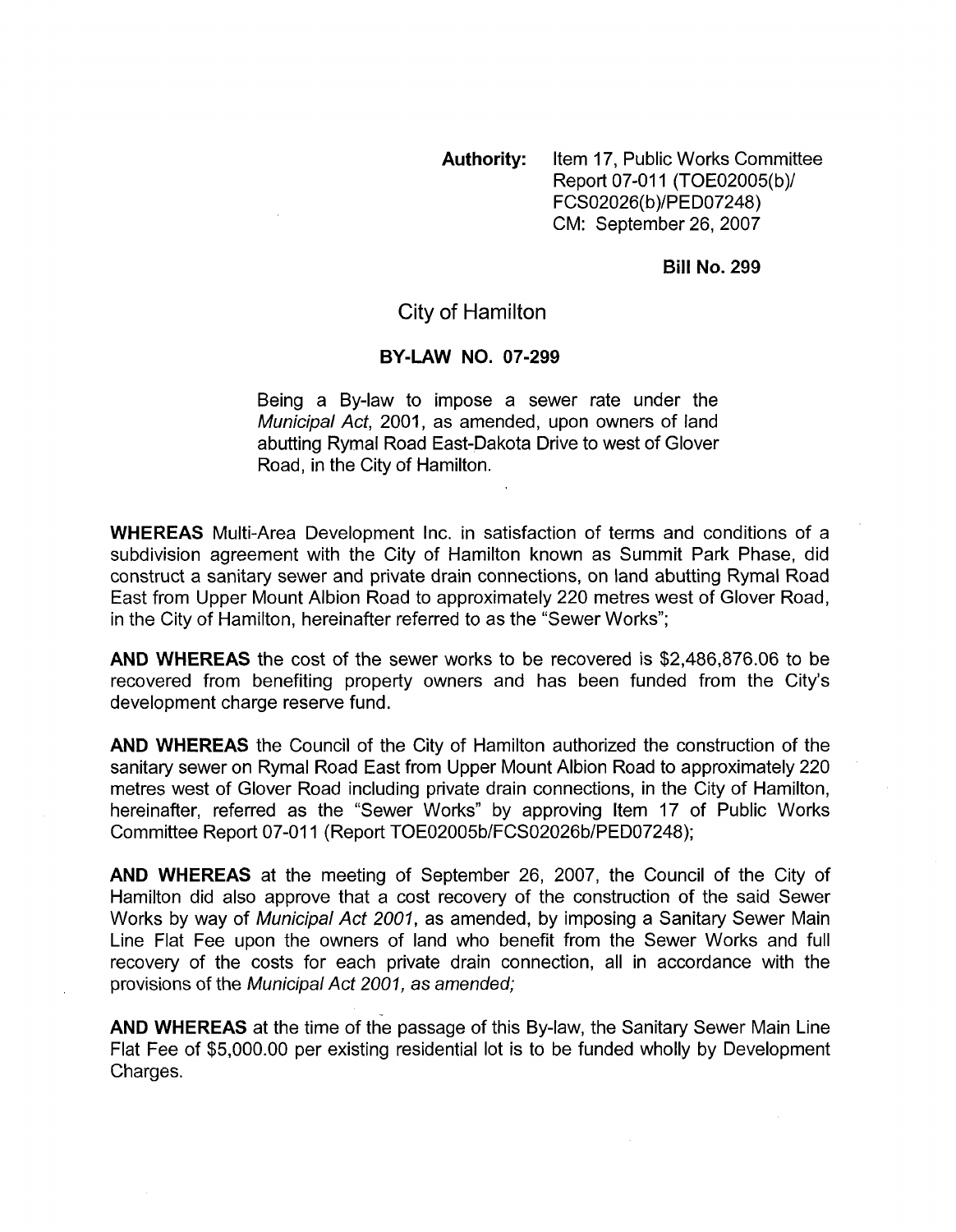**NOW THEREFORE** the Council of the City of Hamilton enacts as follows:

- 1. A Sanitary Sewer Main Line Fee is herby imposed, pursuant to Section 221 of the *Municipal Act, as amended,* upon the owners or occupants of land, who benefit from the construction of the Sewer Works, hereinafter referred to as "Assessed Owners".
- 2. The Assessed Owners' lands and the Sanitary Sewer Main Line Flat Fee are more particularly described in Schedule "A" hereto, which Schedule forms part of this By-law.
- 3. The Sanitary Sewer Main Line Fee has been established using the approved method for cost apportionment per City of Hamilton Report TOE02005b/FCS02026b/PEDO7248 (Funding Methodologies for Municipal Infrastructure Extensions Review and Update), establishing a Sanitary Sewer Main Line Flat Fee of \$5,000.00 shall be attributed to each Assessed Owner per existing residential lot and each 150mm and 200mm private sanitary drain at \$6,063.38 and \$6,620.66 respectively. The flat fees will be annually adjusted in accordance with the Construction Date Index.
- **4.**  The charge resulting from the application of the Sanitary Sewer Main Line Fee and cost of the service drain connection, hereinafter, the "Indebtedness", shall be collected at the time of permit issuance in addition to the regular fees.
- 5. Assessed Owners have the option of paying the Sanitary Sewer Main Line Fee and private sanitary drain connection charge by way of annual payments over a period of fifteen (15) years by entry on the collector's roll, to be collected in the same way, as municipal taxes are collected. The interest rate utilized for the 15 year payment shall be the annual interest rate approved for the City's Municipal Act Program (2007 rate  $-5.00\%$ ).
- 6. Notwithstanding Section **4,** an Assessed Owner of a parcel described in Schedule "A" may pay the commuted value of the Indebtedness at any time.
- **7.**  Should an Assessed Owner sever or subdivide their parcel of and, then the amount owed to the City, whether the parcel of land is connected to the Sewer Works or not, shall be paid to the City as a condition of the severance of subdivision approval.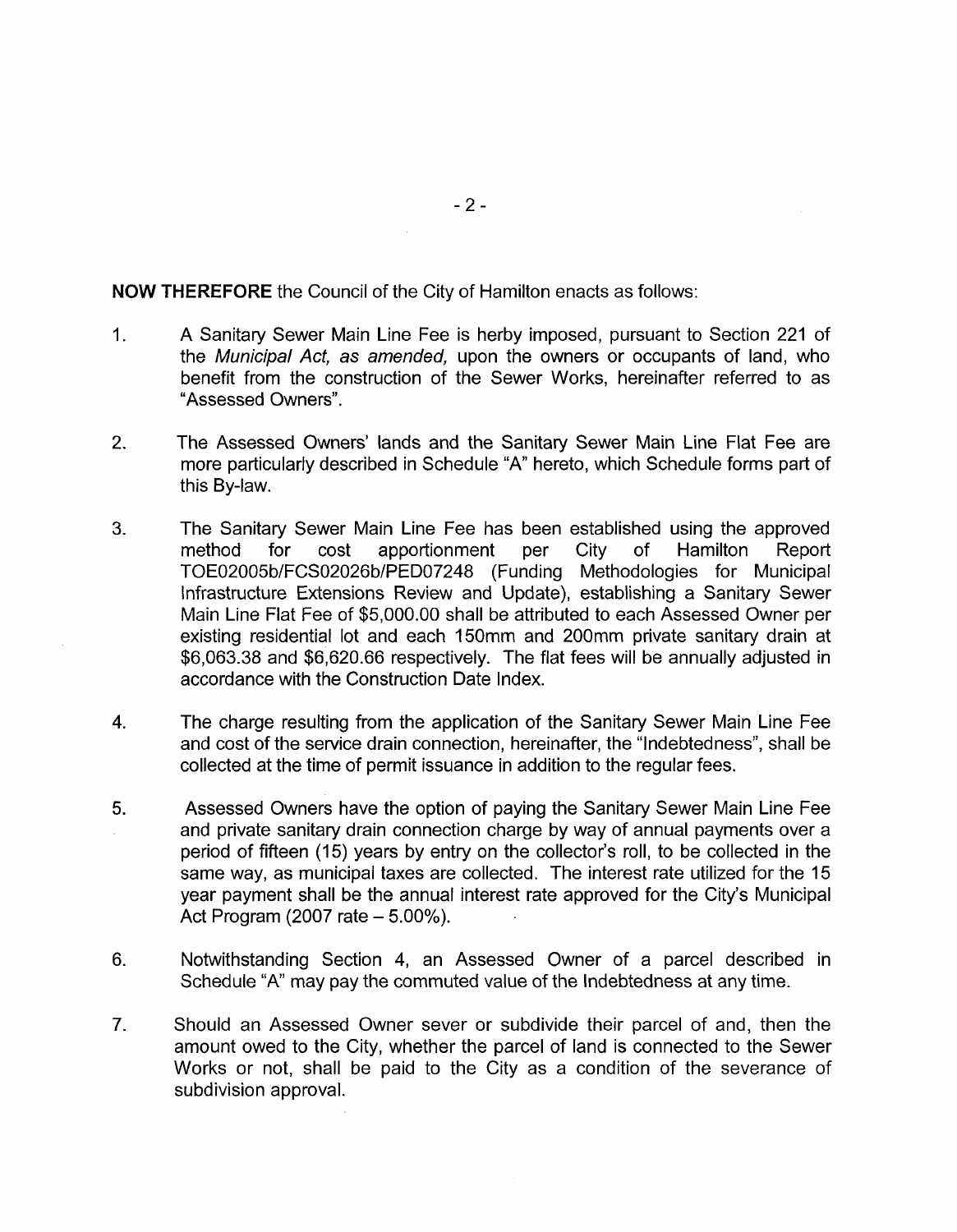- 8. The sewer rate and the resulting Indebtedness imposed by this By-law shall be a lien and charge upon the Assessed Owner's lands and, if the Indebtedness, or any portion thereof, remains unpaid after the due date established in section 4 or section 6 herein, the unpaid amount may be entered on the collector's roll and collected in the same manner as municipal taxes.
- 9. That Schedule "A" attached hereto forms part of this by-law.
- 10. If any provision or requirement of this by-law, or the application of it to any person, shall to any extent by held to be invalid or unenforceable by any court of competent jurisdiction, the remainder of the by-law, or the application of it to all persons other than those in respect of whom it is held to be invalid or unenforceable, shall not be affected thereby, and each provision and requirement of this by-law shall be separately valid and enforceable.
- 11. This by-law shall come into force and take effect on the day following the date of its passing and enactment.

PASSED and ENACTED this 24<sup>th</sup> day of October, 2007.

**Fred Eisenberger** Mayor

/kevin C. Christenson City Clerk